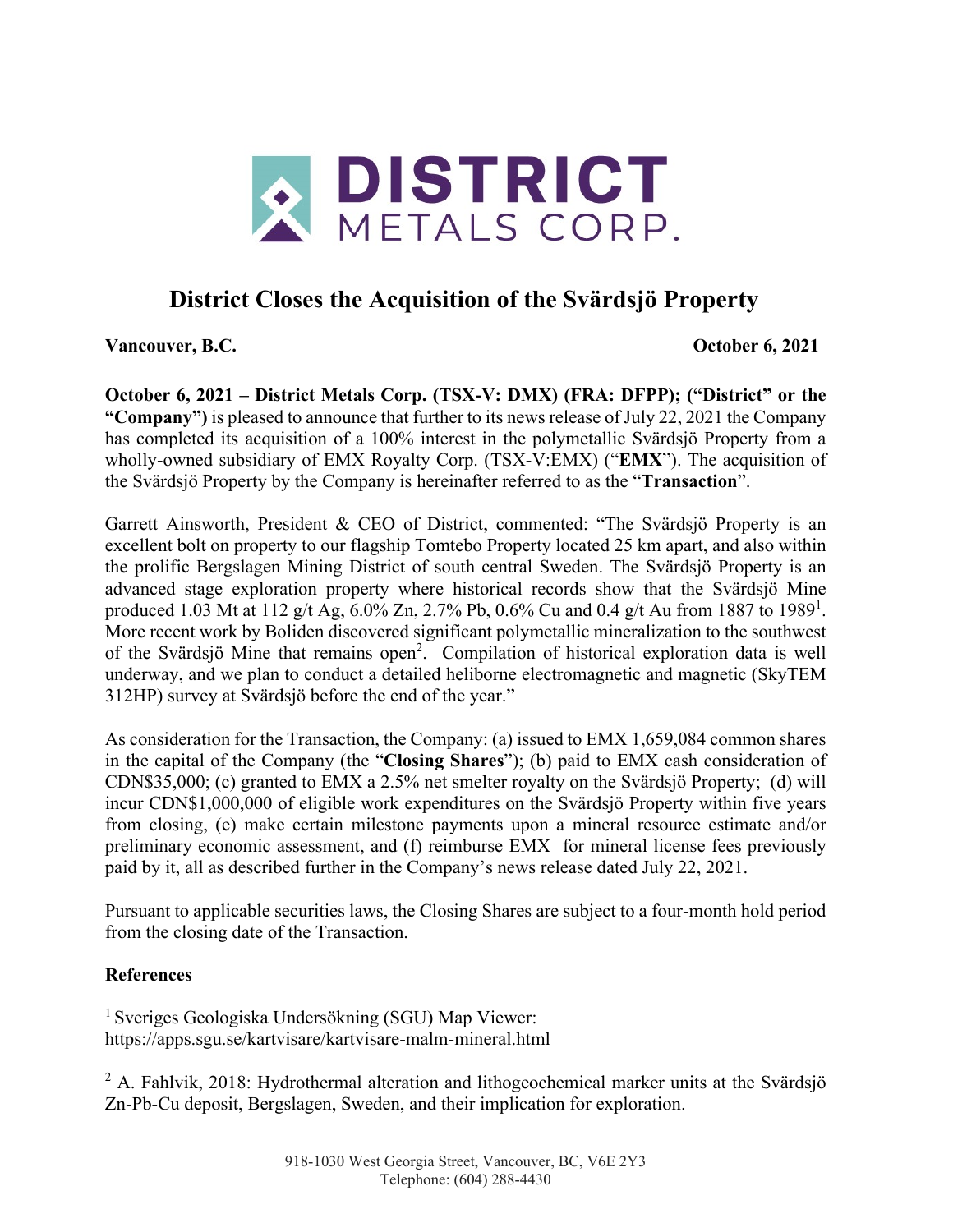### **Technical Information**

All scientific and technical information in this news release has been prepared by, or approved by Garrett Ainsworth, PGeo, President and CEO of the Company. Mr. Ainsworth is a qualified person for the purposes of National Instrument 43-101 - *Standards of Disclosure for Mineral Projects.*

Mr. Ainsworth has not verified any of the information regarding any of the properties or projects referred to herein other than the Tomtebo Property. Mineralization on any other properties referred to herein is not necessarily indicative of mineralization on the Tomtebo Property.

### **About District Metals Corp.**

District Metals Corp. is led by industry professionals with a track record of success in the mining industry. The Company's mandate is to seek out, explore, and develop prospective mineral properties through a disciplined science-based approach to create shareholder value and benefit other stakeholders.

The advanced exploration stage Tomtebo Property, located in the Bergslagen Mining District of south-central Sweden, is the Company's main focus. Tomtebo comprises 5,144 ha and is situated between the historic Falun Mine and Boliden's Garpenberg Mine, located 25 km to the northwest and southeast, respectively. Two historic polymetallic mines and numerous polymetallic showings are located on the Tomtebo Property along an approximate 17 km trend that exhibits similar geology, structure, alteration and VMS/SedEx style mineralization to other significant mines within the district. Mineralization that is open at depth and along strike at the historic mines on the Tomtebo Property has not been followed up on, and modern systematic exploration has never been conducted on the Tomtebo Property.

For further information on the Tomtebo Property, please see the technical report entitled "NI 43- 101 Update Technical Report on the Tomtebo Project, Bergslagen Region of Sweden" dated effective October 15, 2020 and amended and restated on February 26, 2021, which is available on SEDAR at www.sedar.com.

On Behalf of the Board of Directors

"*Garrett Ainsworth*" President and Chief Executive Officer

(604) 288-4430

*Neither TSX Venture Exchange nor its Regulation Services Provider (as that term is defined in policies of the TSX Venture Exchange) accepts responsibility for the adequacy or accuracy of this release.*

#### *Cautionary Statement Regarding "Forward-Looking" Information.*

*This news release contains certain statements that may be considered "forward-looking information" with respect to the Company within the meaning of applicable securities laws. In some cases, but not necessarily in all cases, forward-looking information can*